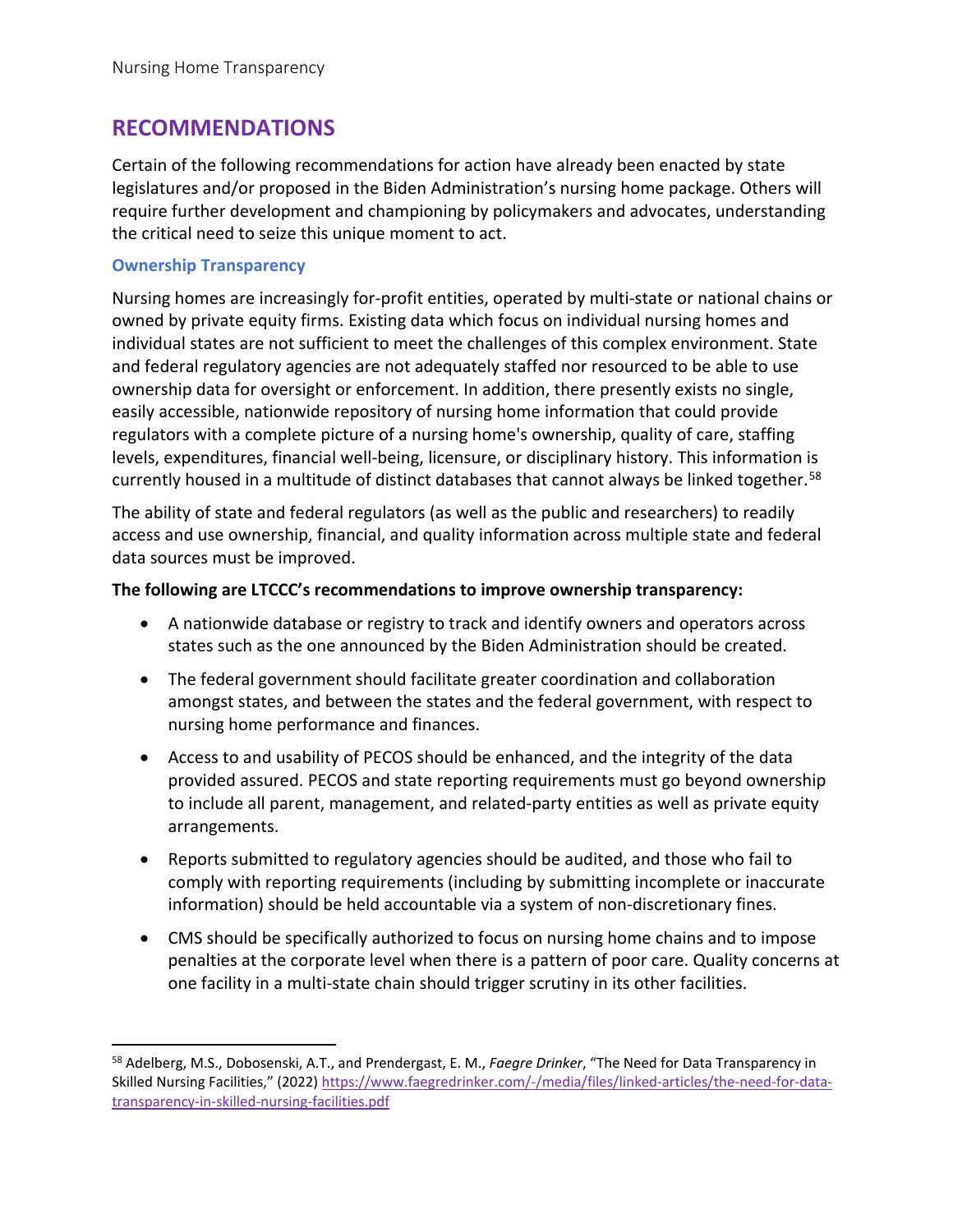- Minimum requirements for the purchase, change in ownership, or management of nursing homes that participate in the Medicaid or Medicare programs must be strengthened and enforced. Criteria for identifying patterns of poor care should be developed and a history of poor care in any state should disqualify an applicant. A centralized application system should be created to better coordinate information across states and reduce duplication of efforts. [59](#page-1-0)
- Oversight efforts at both the state and federal levels must be adequately funded to handle more complex tasks and recruit and retain professionals with the necessary skills.

## **Financial Transparency and Accountability**

The complexity of ownership and management structures hampers the ability of regulators to effectively monitor how taxpayer dollars are being spent and to ascertain a nursing home's financial health. While steps have been taken to improve nursing home cost reporting, more needs to be done.

### **The following are LTCCC's recommendations to improve financial transparency and accountability:**

- Nursing homes should be required to provide audited annual consolidated financial reports of income from all sources, including operating entities and all organizations and entities related by common ownership or control.
- State and federal financial and oversight efforts should be coordinated whenever feasible, including joint Medicaid and Medicare audits.
- The federal government and/or the states should mandate nursing homes to spend a minimum amount of their total revenue on direct resident care. Annual audits to enforce this minimum spending requirement should occur annually.<sup>[60](#page-1-1)</sup>

#### **Public Information**

Public information – provided by state nursing home websites, CMS's Care Compare, and other federal data systems – are largely state-centric and focused on a single facility. This greatly impedes the public's ability to assess care across multiple states, by chains, or by common owner or operator. Furthermore, Care Compare is based on certain data that are self-reported by facilities, potentially inaccurate, and not fully available to the public or researchers. In addition, the information available to consumers is generally not current, a significant problem as Care Compare is often used by consumers to select a nursing home in crisis situations.

<span id="page-1-0"></span><sup>59</sup> *See* LTCCC's Policy Brief on Promising Practices & Recommendations for Evaluating Nursing Home Owners. Available a[t https://nursinghome411.org/meaningful-safeguards-promising-practices-recommendations-for](https://nursinghome411.org/meaningful-safeguards-promising-practices-recommendations-for-evaluating-nursing-home-owners/)[evaluating-nursing-home-owners/.](https://nursinghome411.org/meaningful-safeguards-promising-practices-recommendations-for-evaluating-nursing-home-owners/)

<span id="page-1-1"></span><sup>60</sup> *See* LTCCC's Policy Brief on Direct Care Minimum Spending Laws. Available at [https://nursinghome411.org/minimum-spending-laws/.](https://nursinghome411.org/minimum-spending-laws/)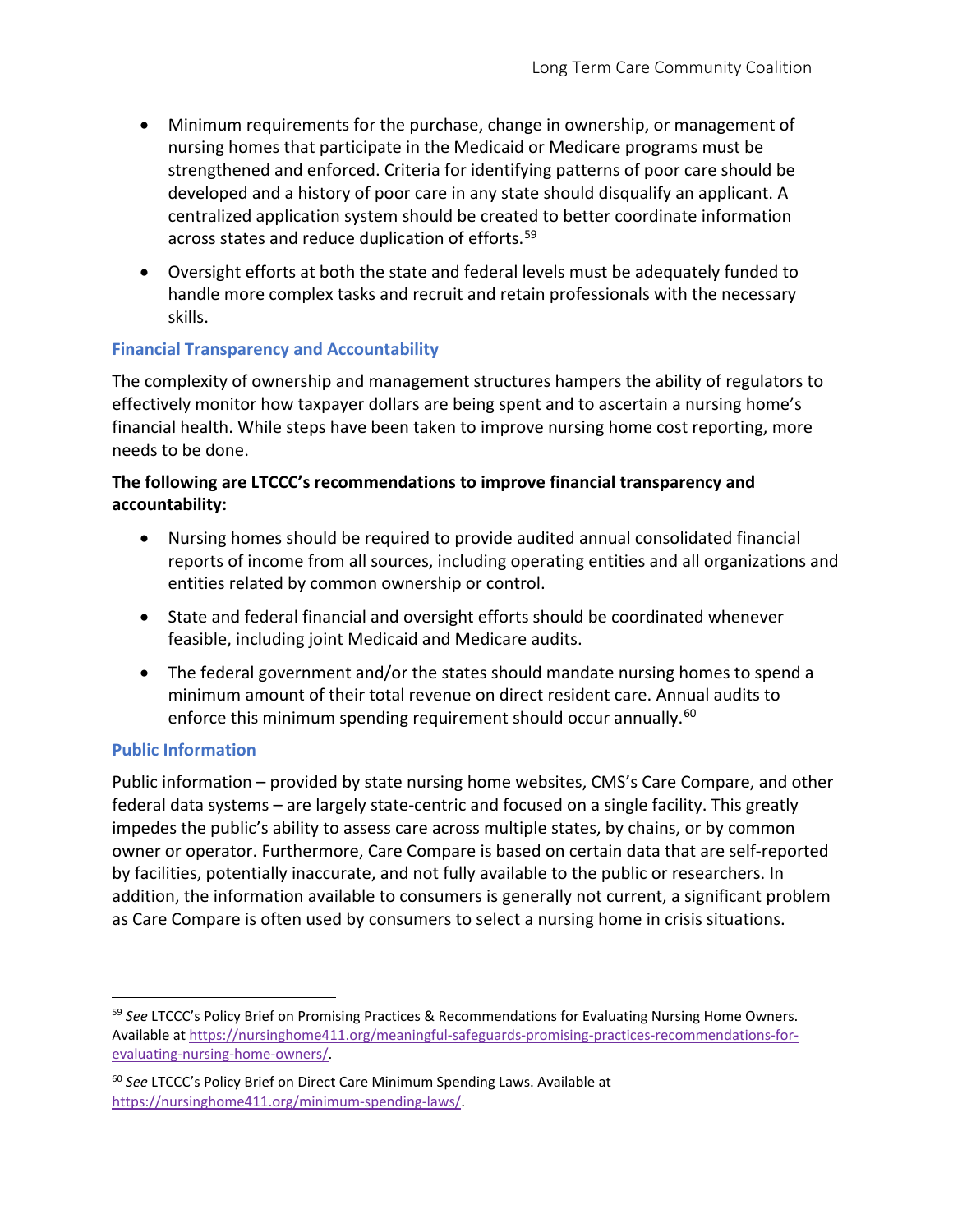## **The following are LTCCC's recommendations to increase access and usage of public information:**

- Public accessibility to nursing home data should be the default. Such data should be readily available to the public and researchers, unless there is a demonstrated, compelling, and overarching need to withhold certain information.
- Data, including PECOS and cost reports, should be available in a format that is easily usable by consumers, especially residents, their families, and advocates, as well as researchers. PECOS should be made available to interested stakeholders without requiring request.
- Data should be provided in a single database (rather than scattered among different databases) and in a format that is interchangeable and mergeable. For example, some CMS files spell out the names of states while others use state initials. These inconsistencies place an unnecessary encumbrance on the use of the data by consumers and those who work with them.
- The timeliness and completeness of information provided to the public must be given greater priority.
- CMS should stop or, at a minimum, significantly limit the redaction of Statements of Deficiencies (SoDs) published on Care Compare. For example, it is currently not possible to identify and assess citations for inappropriate antipsychotic drugging (a widely recognized, pervasive problem) because CMS redacts the names of medications in the SoDs it publishes. SoDs are already written in a manner that ensures that no resident name is divulged. Heavy redaction of these important documents makes them, too often, virtually impenetrable and useless.
- A facility's Plan of Correction should be included with the publication of a SoD on Care Compare (as CMS has long required for state websites). This is important information for residents, families, and the general public to have to ensure that the facilities in their communities are implementing safe and appropriate care practices.
- Care Compare should be made searchable by chain and common ownership.
- More detailed, user-friendly, and timely information on ownership, finances and citations should be included in Care Compare and state websites. A facility's ownership information should include information about other commonly owned entities, real estate ownership, related parties, and private equity investment. The data sources at the foundation of Care Compare should be made more readily available to researchers and the public.
- In the instances for which CMS risk-adjusts data, it should make the non-risk-adjusted data available, too, in its public-facing websites.
- CMS should reinstate the inclusion of geolocation data for nursing homes in all facilitylevel data files. When it stopped providing these data, CMS unnecessarily impeded the